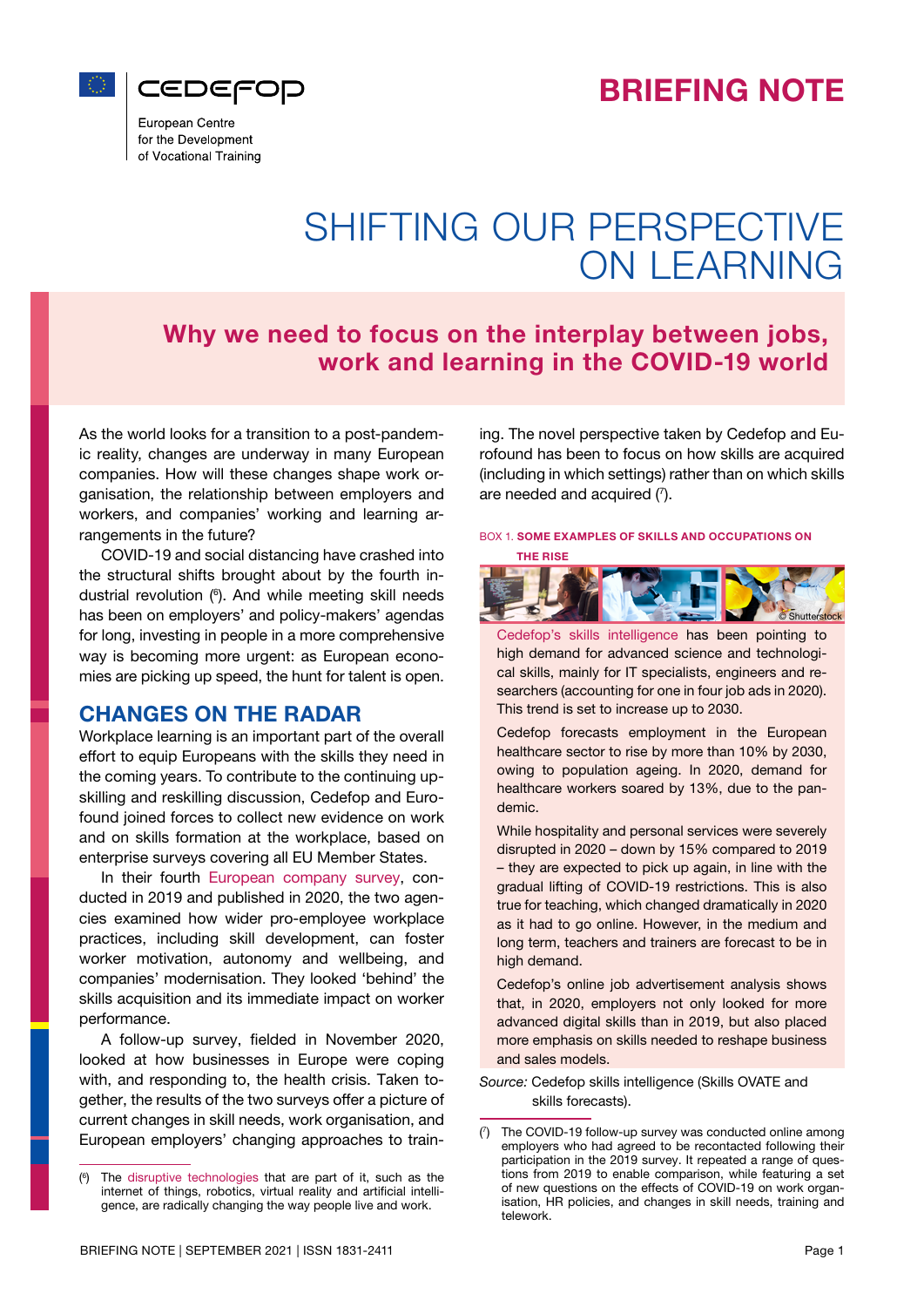#### BOX 2. THE TELEWORKING BOOM



In 2019, two in three European firms did not have any staff teleworking. At the peak of the pandemic, in April 2020, almost 70% of companies had in place telework arrangements for some or all of their staff. The involuntary experiment appears to have worked quite well for most companies. Nearly half of the employers surveyed in 2020 are positive about the experience and much of the increase in telework appears to be set to become permanent.

55% of surveyed employers expect the share of teleworking employees to stay about the same in the next three years, while 14% expect a further increase.

*Source:* European company survey 2019 and 2020 follow-up.

## WORKPLACE LEARNING: WIDESPREAD AND ESSENTIAL

According to the 2020 European company survey, in more than half of the surveyed companies, a substantial share of jobs, ranging from 20% to 80%, requires frequent, regular training. The proportion of companies with over 80% of employees in jobs requiring quasi-continuous training is highest in Sweden (28%) and Finland (25%).

Training needs stem from rapidly changing skills requirements in the companies: in 2019, 94% of managers reported that they had to deal with changes, nearly half of them with fast or very fast changes. Changes were most pronounced in financial services (54%) and least in industry (30%). Large companies were more likely to report changing skill needs than smaller ones.

Companies always have two main options to respond to new skill requirements: hiring staff with new skills sets ('buying' skills on the labour market) or developing skills internally ('making' skills). Most financial and other resources allocated to developing skills within businesses concern formal or non-formal learning, and policy-makers have traditionally put emphasis on encouraging it.

Which learning mode dominates depends on the sector: in 2019, training courses were dominant in financial services (31%), learning from colleagues prevailed in industry (47%) and learning by doing in transport and other services (both 20%).

Even if formal training remains important, for many working adults, learning from colleagues in teams and by doing (trial and error) are among the most powerful learning types. Cedefop's [2014 European skills and](https://www.cedefop.europa.eu/en/events-and-projects/projects/european-skills-and-jobs-survey-esjs/first-european-skills-and-jobs-survey-esjs) [jobs survey](https://www.cedefop.europa.eu/en/events-and-projects/projects/european-skills-and-jobs-survey-esjs/first-european-skills-and-jobs-survey-esjs) (8 ) showed that such types of learning are the most important driver of skill formation at work: Newly hired workers who engaged in non-formal or informal workplace learning were much more likely to improve their skills significantly than those not engaged in such learning.

## THE PANDEMIC, SKILLS AND TRAINING

The 2020 follow-up survey shows that, as a result of the pandemic and its impact on work organisation, in three out of four companies, skill needs had changed further since the previous year. As in 2019, firms providing financial services were most likely to report changing skill needs.

#### BOX 3. MANAGING A CRISIS – HOW DID EU COMPANIES RESPOND?

In the first year of the pandemic, more than half of businesses continued their activities and one in three was at least able to do so partially. One in 10 was forced to suspend operations completely. Many companies were ill-prepared; less than one in three had a contingency or business continuity plan in place when COVID-19 hit.

The pandemic triggered wide-ranging changes in many European companies. More than 35% said they experienced substantial changes in their core business activities, often coinciding with shrinking employment. Some 87% made changes to their physical infrastructure to comply with COVID-19-related health and safety regulations, and in 83% of companies, restrictions and social distancing measures led to organisational change.

Many service sector companies had to rethink their interaction with their clients or customers. Many employers predict that the changes they made to keep their customers are here to stay.

*Source:* European company survey 2020 COVID-19 follow-up.

The pandemic and the need for social distancing made it challenging for companies to provide or organise formal training programmes to react to emerging skill needs. The sudden disruption caused

<sup>(</sup> 8 ) Cedefop's first such survey was carried out in 2014 in all EU-27 Member States and the UK, addressing about 49000 adult employees. It examined drivers of skill development and the dynamic evolution of skill mismatch of adult employees in relation to changing task complexity and skill requirements of their jobs.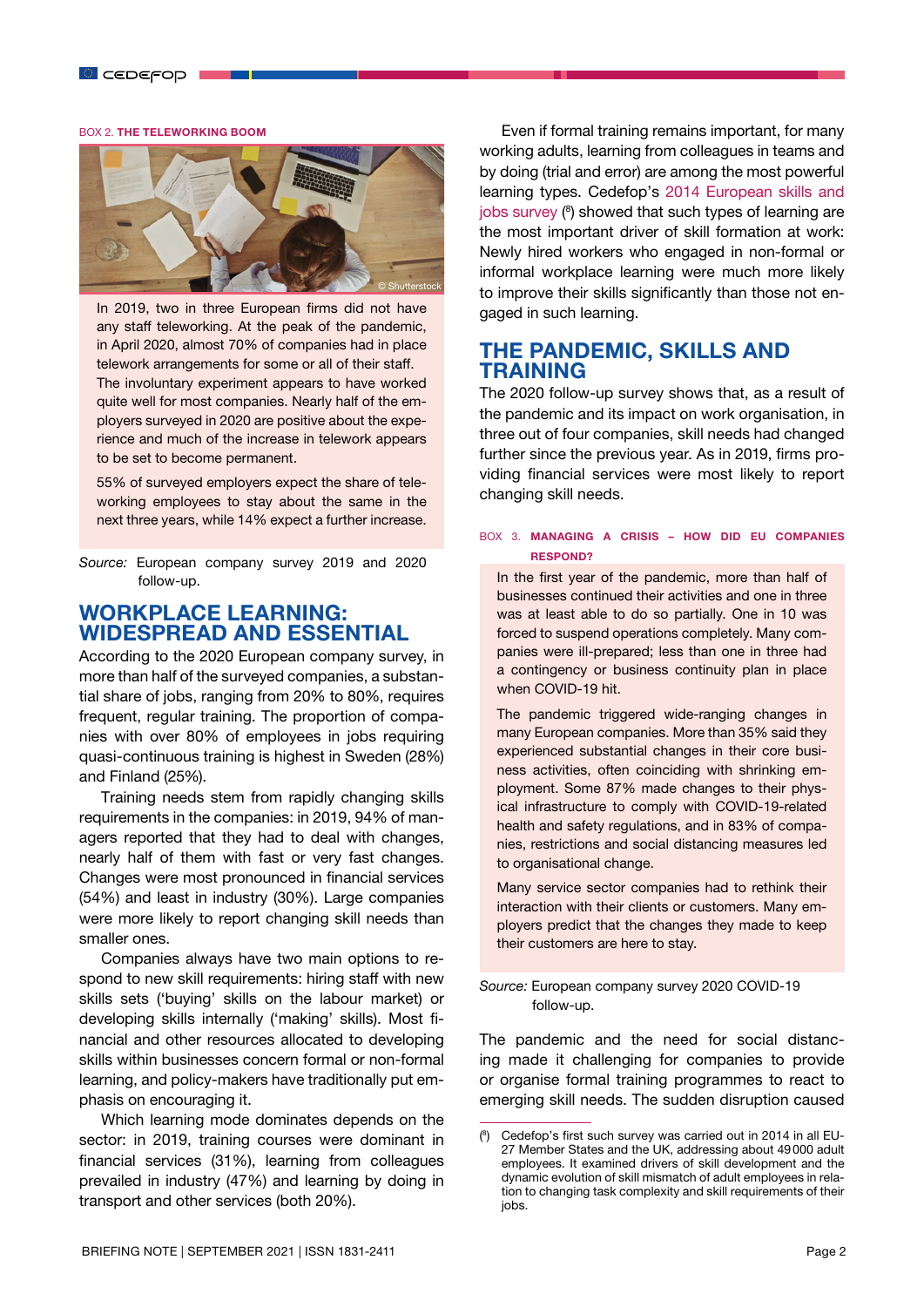by lockdowns across Europe in spring 2020 forced many companies to interrupt, discontinue or even scrap corporate training programmes. They needed time to switch to online delivery of training, all the more so as many firms focused on keeping business afloat rather than providing training.

Policy-makers appear to have had a similar focus. Several countries (including Sweden and the Netherlands) included improving employability and training in their COVID responses, but the vast majority of national measures aimed at supporting business and protecting livelihoods (9 ). In the EU as a whole, the overall share of workers participating in training sharply declined: in 2019, around 65% of the surveyed firms provided training to a fair share (20-79%) of their staff but in 2020 this number dropped to 45%.

#### 100%  $13%$ 90%  $22%$ 80% 34% 70% 60% 45% 50% 40% 30% 54% 20% 33%  $10%$  $0%$

#### FIGURE 1. SHARE OF STAFF BENEFITTING FROM EMPLOYER-ORGANISED OR -PAID TRAINING

*Source:* Adapting business practices to new realities in the middle of a crisis: first findings from the COVID-19 European company survey (Cedefop, 2021).

2020

>80% of staff

 $2019$ 

 $\blacksquare$  <20% of staff  $\blacksquare$  20-79% of staff

Boosting overall training participation appears to become less important than supporting the training of employees with specific, often specialised, learning needs. In 2020, 45% of companies reported that social distancing had shifted the pivot of their training strategy in this direction.

## ADVANCED AND SPECIFIC SKILLS RISING

The pandemic is having a transformative impact on businesses, with telework, rapid digitalisation of work

processes and high-skilled employment being on the rise. The last of these is not only caused by the growing share of high-skilled occupations, but also by workers upgrading their skills, thus raising qualification levels within jobs.

## WORKER GROWTH, COMPANY INNOVATION

Around two-thirds of the surveyed European companies consider training important, giving it priority over work (workload and schedule are adjusted to make time for training), while one-third allows workers to acquire new skills only if the training fits with their workload and schedule.

When asked why they provided training and learning opportunities to their employees:

- 96% of managers said to ensure that workers have the skills to do their current job;
- 84% felt such opportunities were important for improving workers' morale;
- 81% found that they increased employees' capacity to articulate ideas which, in turn, helped improve work processes within the company;
- 70% found they were important to increase worker flexibility to allow for job rotation or employee career advancement.

Beyond the individual benefits training and learning opportunities offer to workers, the 2019 European company survey has revealed a clear positive relationship between workers' learning and wellbeing and firms' corporate performance.

Most recent work by Cedefop and Eurofound (<sup>10</sup>) shows that development and utilisation of workers' skills fuels company productivity and boosts their innovation capacity. For this to happen, workers need to be proactive and workplace practices need to be people-centred, giving workers learning opportunities, autonomy and a say in organisational decision-making. Managers play a key role in supporting, nurturing and creating the conditions for learning to occur. The innovation reported by 49% of European businesses in 2016-19 is clearly linked to their capacity to provide such learning-rich work environments. Companies investing in and involving their staff are not only more innovative, but also rank first in radical innovations that are new to the markets in which these companies operate.

### UNDERSTANDING LEARNING IN WORK

Formal training is, and will remain, vitally impor-

<sup>(</sup> 9 See Eurofound's [COVID-19 EU policy watch](https://static.eurofound.europa.eu/covid19db/index.html) (2021).

<sup>(</sup> 10) See Cedefop and Eurofound (2021). *[Innovation in EU compa](https://www.eurofound.europa.eu/publications/policy-brief/2021/innovation-in-eu-companies-do-workplace-practices-matter)[nies: Do workplace practices matter?](https://www.eurofound.europa.eu/publications/policy-brief/2021/innovation-in-eu-companies-do-workplace-practices-matter)*